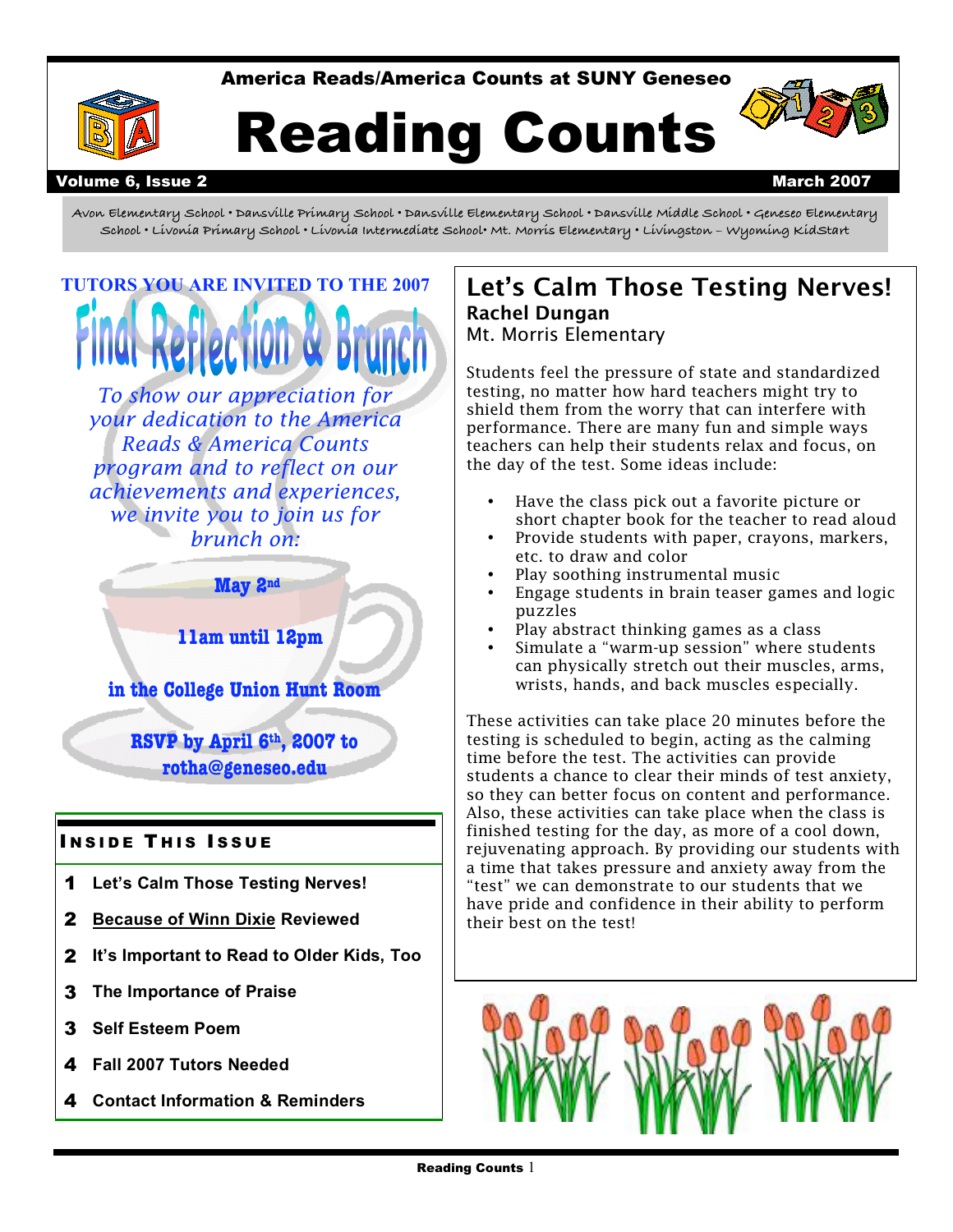#### It's Important to Read to Older Kids, Too! Jessica Atwood Geneseo Elementary Tutor

 A lot of people think that reading aloud is only beneficial to young children; however, that is not true. "Children of all ages benefit from being read to" (Nagle).

 In the first grade class that I tutor in, it is easy to motivate kids and get them interested in reading, but what about older children? The newest thinking has concluded that the same techniques for intriguing younger readers work well for older children, too. Reading aloud to them is the best way to foster curiosity and interest in a subject, book, and the overall joy of reading. Other benefits include:

- • "Children can learn what good grammar and good writing are, as well as how language can sound, when a good book is read to them" (Nagle).
- It can increase their writing skills.
- • It can increase the attention span for children who have trouble reading alone.
- • When adults read to their children, it becomes a shared time to bond.



 Nagle, Doreen. "Read aloud to older kids, too." Gannett Newspapers 27 Oct. 2005: 3C.

## Contemporary Movies on Children's Classics Reviewed:  *Because of Winn Dixie*  Bridget Commisso & Michelle Buonanno

Livonia Central Tutors



 Because of Winn Dixie by Kate Dicamillo, is about a young girl India Opal (Opal for short), who moves to a small town with her father, the preacher. Once there she finds a stray dog that she takes in and names Winn Dixie. Throughout the summer, Winn Dixie helps Opal to make many friends in her new town and to build a stronger relationship with her father. Because of Winn Dixie is a story of love, friendship and learning to be thankful for what you have.

 While the movie and book both share the same general storyline, there are a few notable differences. The book is written with a young reader in mind and hence does not go very far into developing story lines or creating background, while the movie further explains events. Also in the movie, the characters are further developed and given more and different traits. One other difference regarding characters was the order certain characters were introduced. While this is a minor difference in our minds it changed some of the relationships that evolved between characters. Lastly, in the book, Winn Dixie is accepted immediately by everyone involved; however, in the movie, Winn Dixie's acceptance takes more convincing.

 In our opinion, both the book and movie are well suited for school and using both can make an excellent venn diagram lesson. Given the choice, we would pick the book, simply because we felt it was much happier and better suited for independent readers.

 We give the movie one thumb up, but the book gets two. Once again, making the book the winner!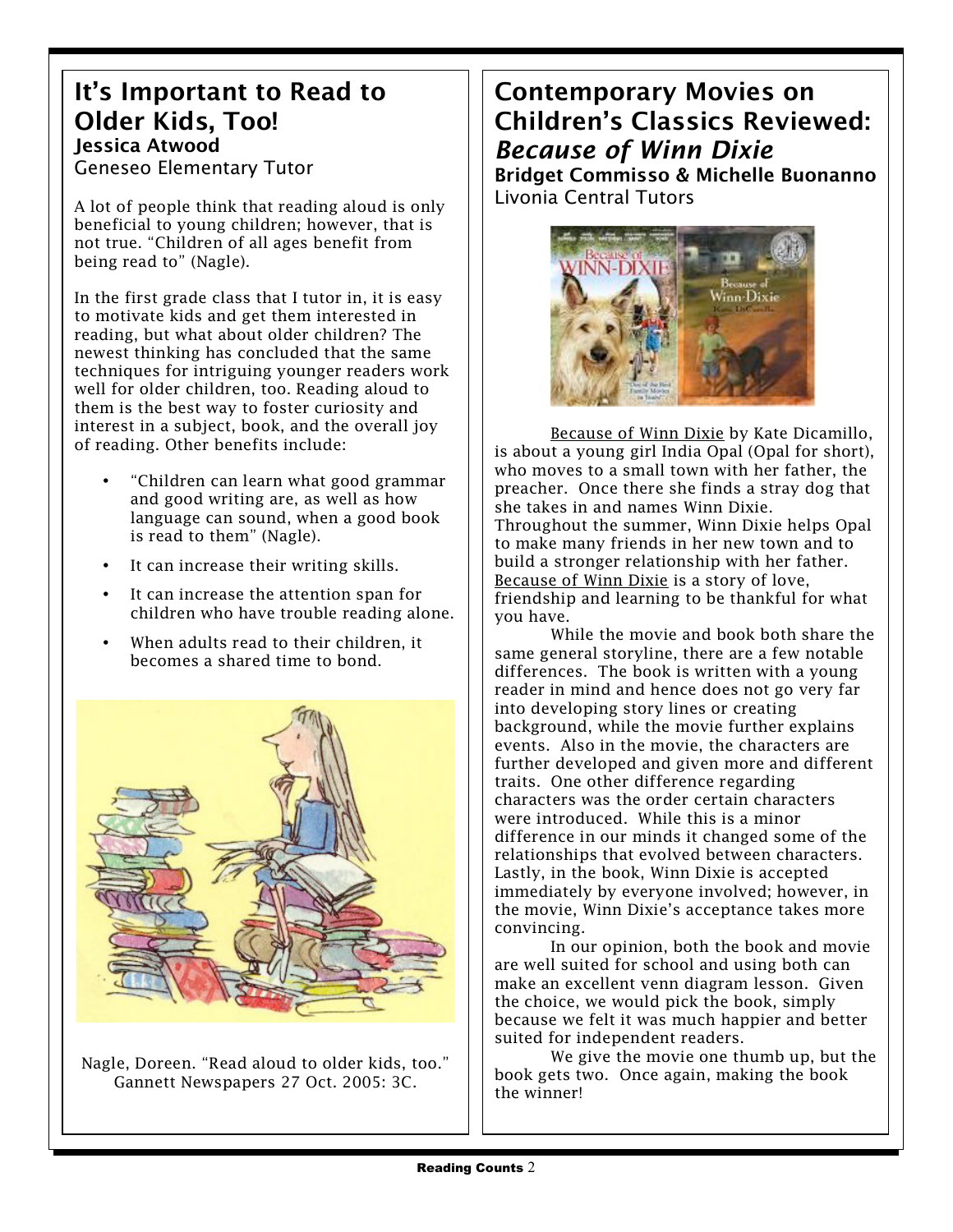#### The Importance of Praise Mt. Morris Elementary Tutor Laura Shellhammer

 A copy of this poem has hung on my refrigerator at home for as long as I can remember. Almost every time I go into the kitchen for a quick snack, I catch myself reading the poem out of habit. As a future teacher, I feel that the poem's message is a crucial one to consider when interacting with students in the classroom setting.

 Many children in today's world come from unimaginable home environments. In the classroom, it is sometimes difficult to distinguish between the "typical" child who craves attention for the sole purpose of receiving it and the neglected and/or abused child who *needs* attention. Teachers must be very careful in their treatment of each individual student. For some children, school is the only safe haven in a world of sadness, fear, and disappointment. Because of this, it is important that all students are praised frequently throughout the school day.

 In the poem, one can only imagine how the children in the first three stanzas must feel after hearing their parents' remarks regarding their accomplishments. All people, not just children, like to be praised for a job well done. When positive reinforcement is lacking, children lose their sense of self-worth, a problem that may continue well into adulthood.

As teachers, we **must** find the good in every student. Of course we are going to encounter the occasional "troublemaker," but it is absolutely necessary to believe that even the most difficult child is deserving of some form of approval.

 When I tutor, I offer my students praise as much as possible. Sometimes a simple, "You did a great job today!" does the trick. Other times, I bring small, tangible rewards with me. There are a million way to make students feel confident and cared for.

 In many cases, the quality of life for students outside of the classroom is unknown. Teachers have the important responsibility of establishing a warm classroom environment and praising students as much as possible. School may be the only place where some children can truly smile…





 **"Did you clean off the clay?"** 

 **The children in the house next door The same things happened over there, but this Seemed happy and content. is how it went:** 

 *A Poem For Teachers Or Parents Or Peers Or School Nurses Or Anyone!* 

**★Self-Esteem**★

 **"***I've got 2 A's***" the small boy cried. His voice was filled with glee.** 

**His father very bluntly asked, "Why didn't you get 3?"** 

 **The girl called from the door. Her mother very calmly said, "And did you sweep the floor?"** 

**"***Mom, I've got the dishes done***."** 

 **"***I've mowed the grass***" the tall boy said, "***and* 

*put the mower away***."** 

 **His father asked him with a shrug,** 

 **"***I've got 2 A's***" the small boy cried, His voice was filled with glee. you live with me!" His father proudly said, "That's great! I'm glad** 

> **The girl called from the door. Her mother smiled and softly said, "Each day I love you more." "***Mom, I've got the dishes done***."**

 **"***I've mowed the grass***," the tall boy said, "***and*   **His father answered with much joy,**  *put the mower away***." "You've made my happy day!"** 

> **For tasks they're asked to do. If they're to lead a happy life, So much depends on you. Children deserve a little praise**